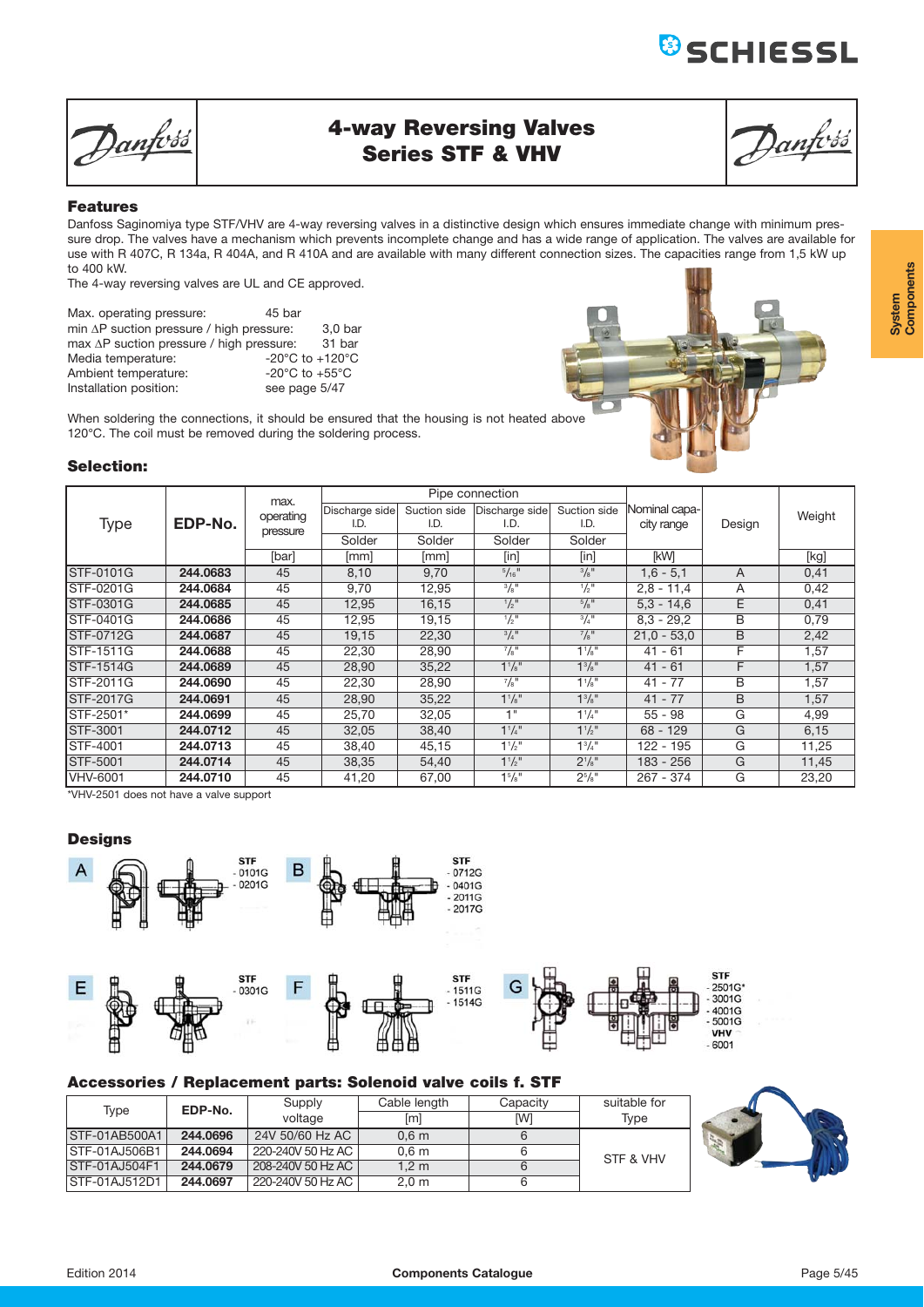Danfoss **4-way Reversing Valves** Danfoss **Series STF & VHV Performance charts 1.00 1.00** <u> 1949 - 1951 - 1952 - 1953 - 1954 - 1955 - 1955 - 1955 - 1955 - 1955 - 1955 - 1955 - 1955 - 1955 - 1955 - 195</u> **R 410A R 404A A B C D E F GH I J K L M N A B C D E F G H I J K L M N 0.30 0.30** Suction gas pressure drop [bar] **Suction gas pressure drop [bar]** Suction gas pressure drop [bar] **0.25 Suction gas pressure drop [bar] Suction gas pressure drop [bar] 0.25 Suction pressure drop [bar]** ction gas pressure drop [b **0.20 0.20 0.15 0.15 0.10 0.09 0.08 0.07 0.10 0.09 0.08 0.07 0.06 0.06 0.05 0.05 0.04 0.04 0.03 0.03 0.02 0.02 0.01 0.01** 1 5 10 50 100 **5 50 500 1** 10 50 100 **5 50 500 Capacity** [kW] **Capacity [kW] 1.00 1.00**  $\overline{++}$ <u> La Barri</u> **R 407C R 134a A B C D E F GH I J K L M N 0.30 A B C D E F G H I J K L M N 0.30** Suction gas pressure drop [bar] Suction gas pressure drop [bar] **Suction gas pressure drop [bar]0.25 0.25 Suction pressure drop [bar] Suction pressure drop [bar] 0.20 0.20 0.15 0.15 0.10 0.10 0.09 0.08 0.09 0.08 0.07 0.07 0.06 0.06 0.05 0.05 0.04 0.04 0.03 0.03 0.02 0.02 0.01 0.01** 100 500 1 5 10 5<br>**Capacity [kW] 1 10 100 i [k ] 5 50 500 1** 10 50 100 **5 50 500** Capacity\* for 4-way reversing valves type STF-G and VHV \* based on: Condensing temp. = 54,4 °C, evaporating temp. = 7,2 °C superheat = 5 K, subcooling = 5 K  $\overline{A}$  STF-0101G G STF-0[712, 715, 728]G M STF-[5001, 5002]G **B** STF-0104G H STF-[1511, 1513, 1514]G  $\frac{N}{N}$  VHV-6001  $\mathbf c$ STF-0[201, 202, 204, 205, 208, 209, 214]G J. - STF-[2011, 2017]G D STF-0[301, 306]G  $\frac{J}{STF-[2501, 2505, 2506]G}$  $E$  $-$  STF-0[401, 409, 413]G STF-[3001, 3003, 3006]G F STF-0[404, 420]G  $L$  STF-[4001, 4002]G

Page 5/46 **Components Catalogue** Edition 2014

**B**SCHIESSL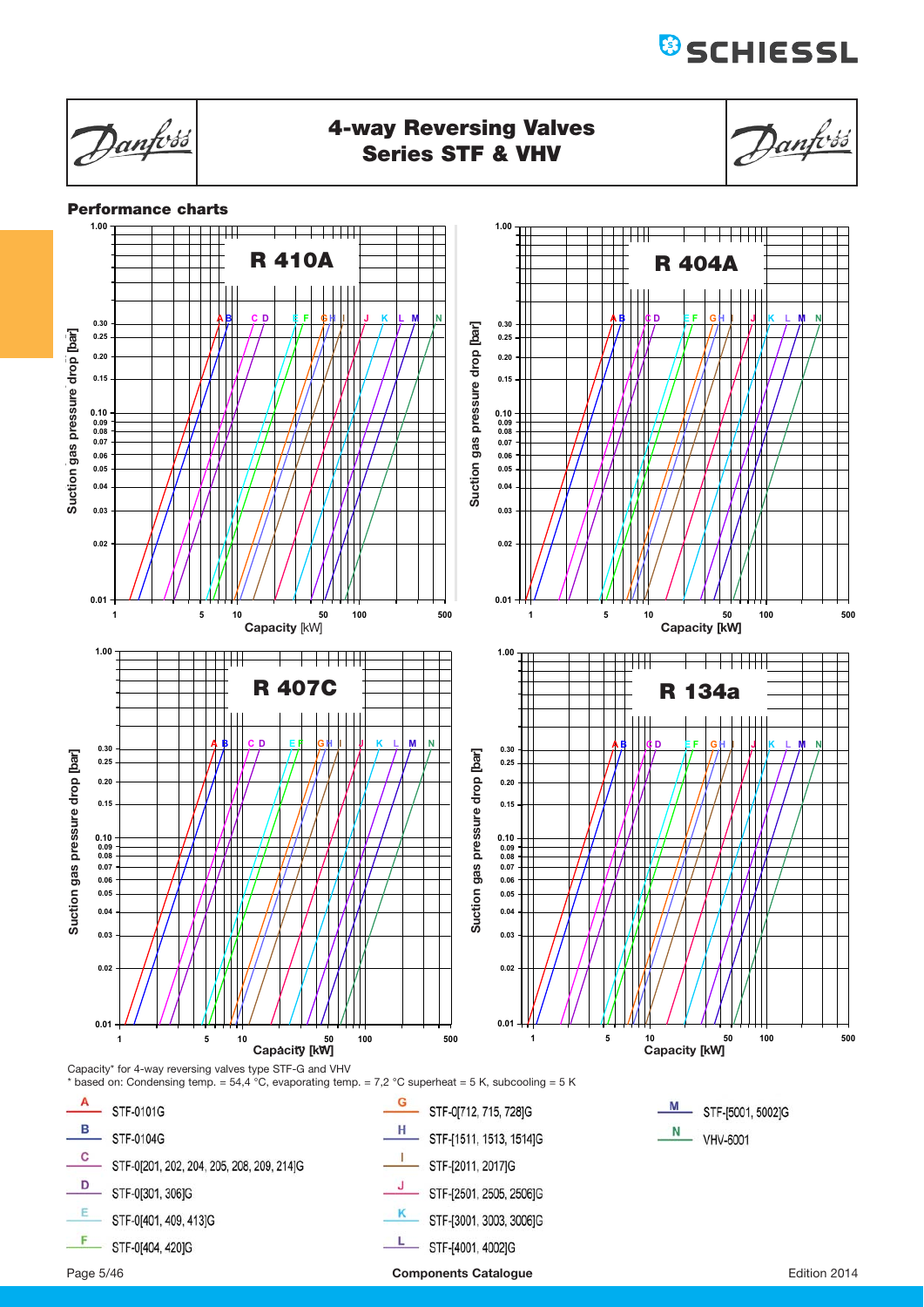# **&**SCHIESSL

# **4-way Reversing Valves Series STF & VHV**

# anfoss

### **Construction: Installation position and operation in refrigeration and heating circuit**

The valve consists of three basic components:

- pilot valve

Danfoss

- main valve body, incl. valve piston
- solenoid coil (ordered separately)

The piston of the 4-way reversing valve is moved by means of changes in the differential pressure in the pilot solenoid valve. The valve body is specially designed to prevent incomplete changeover and motion at minimum pressure difference.





- 2. Connection to evaporator / condenser
- 3. Suction gas connection
- 4. Connection to condenser / evaporator
- 5. Valve body
- 6. Piston
- a. In horizontal position, the alignment of the STF series 25, 30, 40, 50 and VHV 60 should be in a range from 0° to 180°. For the remaining types, 0° to 360° is possible (Figure1).
- b. In vertical position, the valve can be installed in all directions, as long as the coil is pointing up ( Figure 2a).



Fig. 2 COOLING CYCLE (Coil not energized)